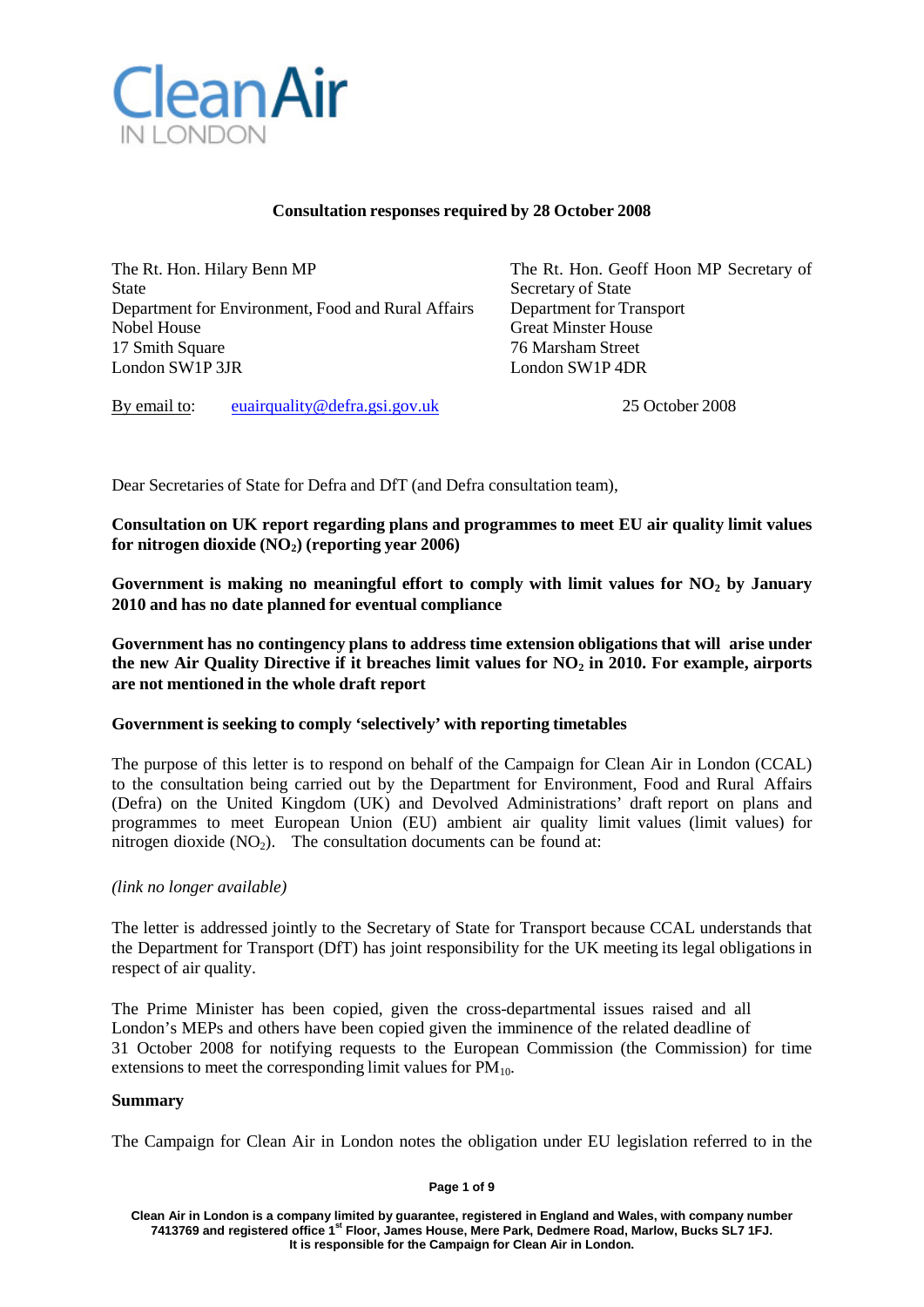

consultation document for the government to produce plans and programmes to ensure compliance with the limit values "within the required timescale". CCAL considers the last few words unnecessarily vague since the obligations must be met by January 2010 (under 1999 legislation) or January 2015 (if the UK is granted a conditional time extension under the new EU Directive on ambient air quality and cleaner air for Europe (the new AQ Directive) that entered into force on 11 June 2008).

CCAL has three main concerns with the draft report which is the subject of this consultation. First, it does not show or refer to any expected date by which the UK will ensure compliance with either of the limit values for  $NO<sub>2</sub>$ . Second, the plans and programmes currently proposed together are clearly insufficient to achieve the limit values for  $NO<sub>2</sub>$  or indeed to make any reasonable effort to do so by the required date of January 2010 (or January 2015). Third, the report includes no contingency plans to comply with the time extension obligations for  $NO<sub>2</sub>$  under the new legal regime if the UK fails to meet the limit values for  $NO_2$  by January 2010 (as currently seems likely) e.g. Article 22 paragraph 3 and/or the January 2015 deadline. CCAL is disappointed that the first two points have not been addressed in the current report when it raised them in the identical consultation some 12 months ago.

In CCAL's view, the report does not meet the requirements of Annex IV of the relevant EU Directive. CCAL is therefore copying this letter to Commissioner Dimas and urging him please to reject the UK's report and to commence necessary enforcement action against the UK for failing to meet its reporting requirements - unless these points are addressed fully in the submission as required by 31 December 2008.

In CCAL's view, the Commission could commence legal action against the UK for breaching limit values for  $NO<sub>2</sub>$  as soon as there is sufficient evidence that breaches of the hourly limit value have occurred. Results from 2008 indicate that this could happen as early as 31 January 2010.

### **The Campaign for Clean Air in London**

The Campaign for Clean Air in London has only one aim which is to achieve urgently and sustainably at least World Health Organisation (WHO) recommended standards of air quality throughout London. Given that most of these have been required to be met since 1999 legislation by January 2005 (in respect of coarse particulate matter i.e.  $PM_{10}$ ) and January 2010 (for nitrogen dioxide i.e.  $NO<sub>2</sub>$ ), CCAL's immediate priority is to press for air quality laws to be complied with fully in each year leading up to the London 2012 Summer Olympics.

CCAL has received support from Mayor Johnson (and previously Mayor Livingstone), leading politicians from the four main political parties in London as well as leading business and community groups including the Central London Partnership, London First and The Knightsbridge Business Group. We have also received a Pledge of support from Environmental Protection UK (formerly the National Society for Clean Air and Environmental Protection). Our campaign website address is shown in the letterhead above.

### UK government is exploiting the old legal regime for  $NO_2$  and the new one for  $PM_{10}$

CCAL notes that, in 2007, Defra was required by EU legislation to report on plans and programmes to meet EU Limit Values for particulate matter  $(PM_{10})$  and  $NO<sub>2</sub>$  by 31 December 2007.

**Page 2 of 9**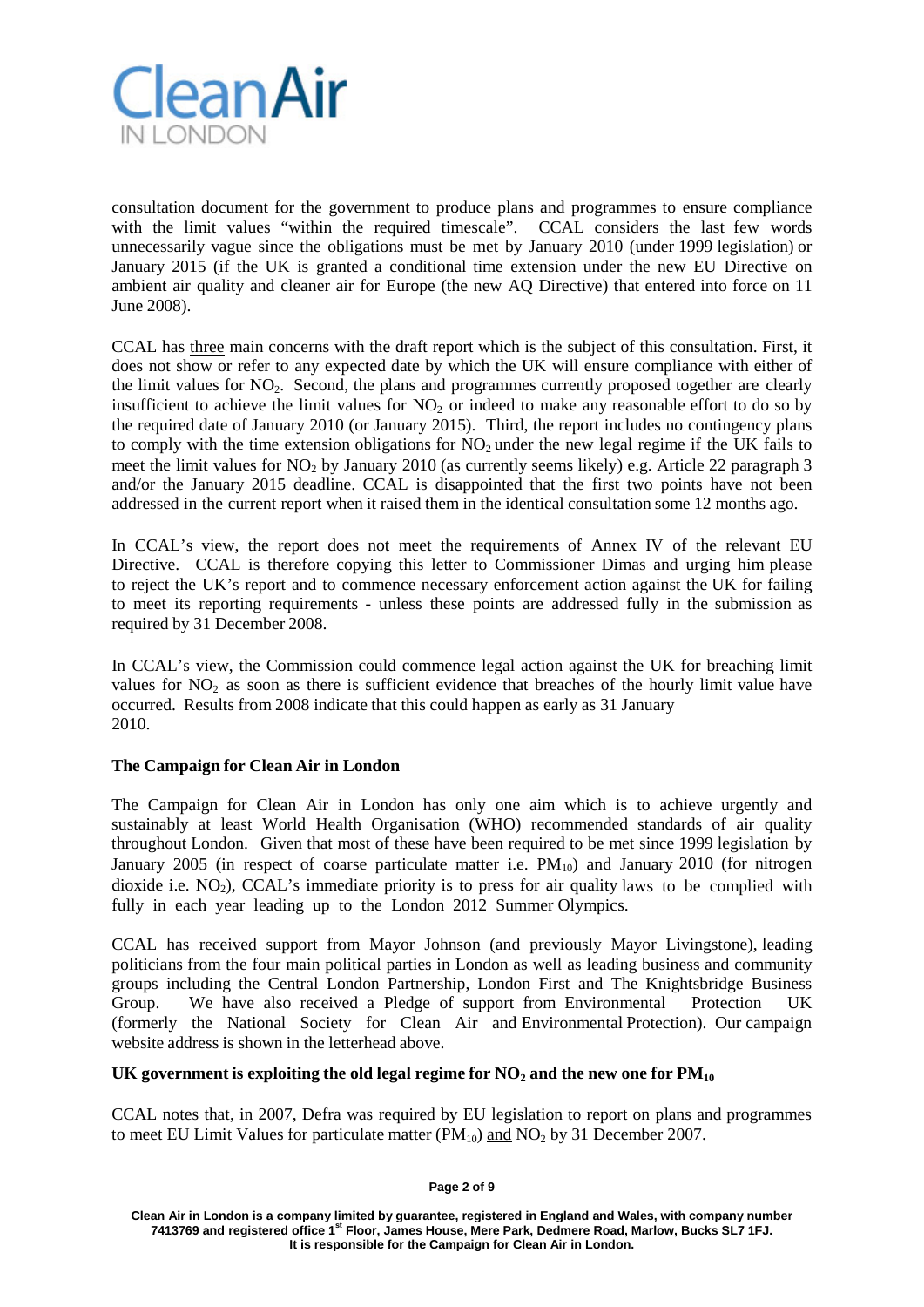

CCAL understands, following the entry into force of the new AQ Directive, that the Commission has allowed the UK to make a submission in 2008 only for  $NO<sub>2</sub>$  in order not to duplicate the work to be undertaken as part of the separate time extension (or enforcement) process for  $\tilde{PM}_{10}$ .

In CCAL's view, the UK government has exploited cynically the Commission's practical approach by: submitting its  $NO<sub>2</sub>$  reply under the old legal regime (ignoring the obligations that will need to be met under the new AQ Directive); and planning to submit its  $PM_{10}$  reply under the new legal regime (ignoring the deadline of 31 December 2008 that would have been required under the old legal regime). Worse still, when the Commission allowed the UK to submit only plans and programmes for  $NO<sub>2</sub>$  as part of the current annual process, it announced that the UK (and other Member States in breach of Limit Values for  $PM_{10}$ ) should "provide information by 30 September 2008 on the steps they are taking to achieve compliance [with limit values for PM<sub>10</sub>]". Further, the Commission made "clear that Member States are expected to notify requests for time extensions by 31 October 2008. Failure to achieve either compliance with the standard or to submit notifications by that date will lead to legal action against the Member State concerned". CCAL understands that the government plans to miss, by many months, the 30 September and 31 October deadlines for PM<sub>10</sub>.

How can the government justify needing to undertake a public consultation on  $PM_{10}$  plans and programmes in the first half of 2009 when it would have had to have conducted just such a consultation - to the same time as this current  $NO<sub>2</sub>$  consultation (which closes on 28 October 2008) if the Commission had not given the UK dispensation? Worse still, while ignoring the Commission's directly inter-related requirements?

### **From Defra's plans and programmes consultation document**

The key technical information on exceedances of the limit values plus margin of tolerance for  $NO<sub>2</sub> (LV + MOT)$  from the consultation document includes:

- **NO2 Hourly mean concentration –** Exceedance of the LV + MOT at Marylebone Road with 203 exceedances (compared to 18 allowed).
- **NO<sub>2</sub> Annual mean concentration** 41 exceedances in the UK of the LV + MOT with an estimated 765,443 people and 86  $km^2$  exposed to a level above the Limit Value in London alone.

CCAL is concerned that the above picture creates a misleading impression for the Commission since: data from many sites in the excellent LAQN is apparently excluded from the sample; not all of those even monitor all air pollutants; and not enough monitoring takes place. Please note, for example, the busy Brompton Road which the LAQN says had 112 exceedances of the hourly mean plus MOT (i.e. greater than  $240$ ug/m<sup>3</sup>) for NO<sub>2</sub> in 2006 (compared to 18 allowed). With a high correlation also between  $PM_{10}$  air pollution levels and  $NO_2$  such sites should appear in both sets of data submitted by Defra to the Commission.

### **What plans and programmes?**

In the Annexes detailing the plans and programmes proposed by Defra, some 16 specific items are mentioned. These are: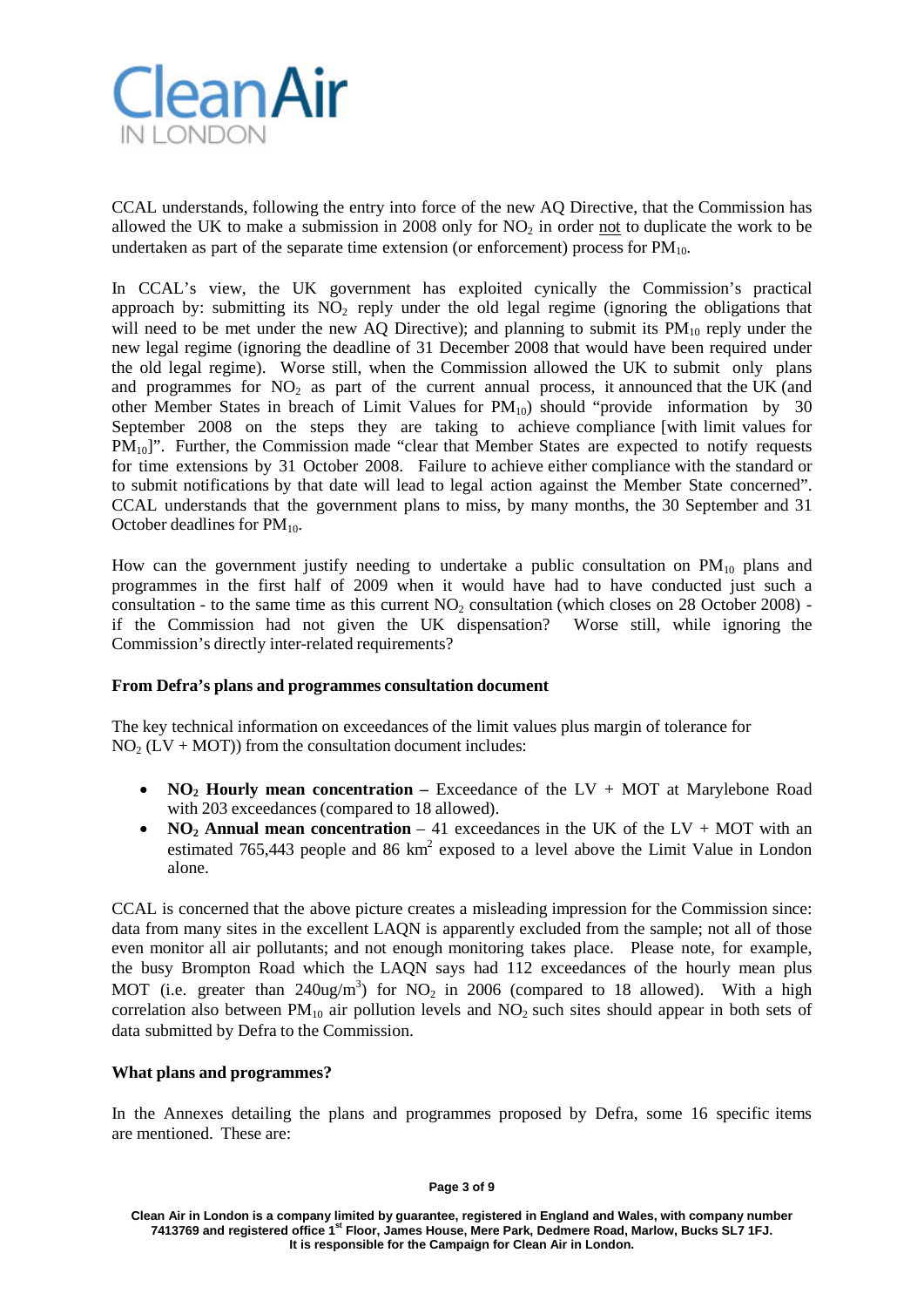

## 1. **PP001 – The Air Quality Strategy for England, Scotland, Wales and Northern Ireland**

On time scale of reduction, Defra says: "Time scale of delivery is the same as that required by the Directive".

Question: How can the government make this statement when the UK currently has no plans to comply with limit values for  $NO<sub>2</sub>$  by either January 2010 (as required under 1999 legislation) or January 2015 (if the UK is granted a conditional time extension under the new AQ Directive)?

## 2. **PP002 - Action Plans drawn up by Local Authorities under the system of Local Air Quality Management**

On time scale of reduction, Defra says: "Time scale of delivery is the same as that required by the Directive".

Question: See 1 above. Also, please note that the Mayor of London and Local Authorities are under no legal duty to achieve the limit values.

### 3. **PP003 – IPCC implementation guidelines**

Defra says nothing on the time scale of reduction.

### 4. **PP004 – Local Authority/SEPA Pollution Prevention and Control**

On time scale of reduction, Defra says: "Various for different measures". Question: What is the final deadline proposed?

### 5. **PP005 Reduced Pollution Certificate**

On time scale of reduction, Defra says: "As above [i.e. by 2009]

CCAL notes this incentive and encourages Defra to extend it to other vehicle types.

### 6. **PP006 Smarter Choices and Sustainable Travel Towns**

On time scale of reduction, Defra says: "Not determined".

Question: How can CCAL comment on the effectiveness of this measure?

### 7. **PP007 – Climate Change Measures, including low carbon cars**

On time scale of reduction, Defra says: "Various".

Question: How can CCAL comment on the effectiveness of this measure?

## 8. **PP008 – National Indicator 194 on PM10 and NOx emissions from local authority operations**

#### **Page 4 of 9**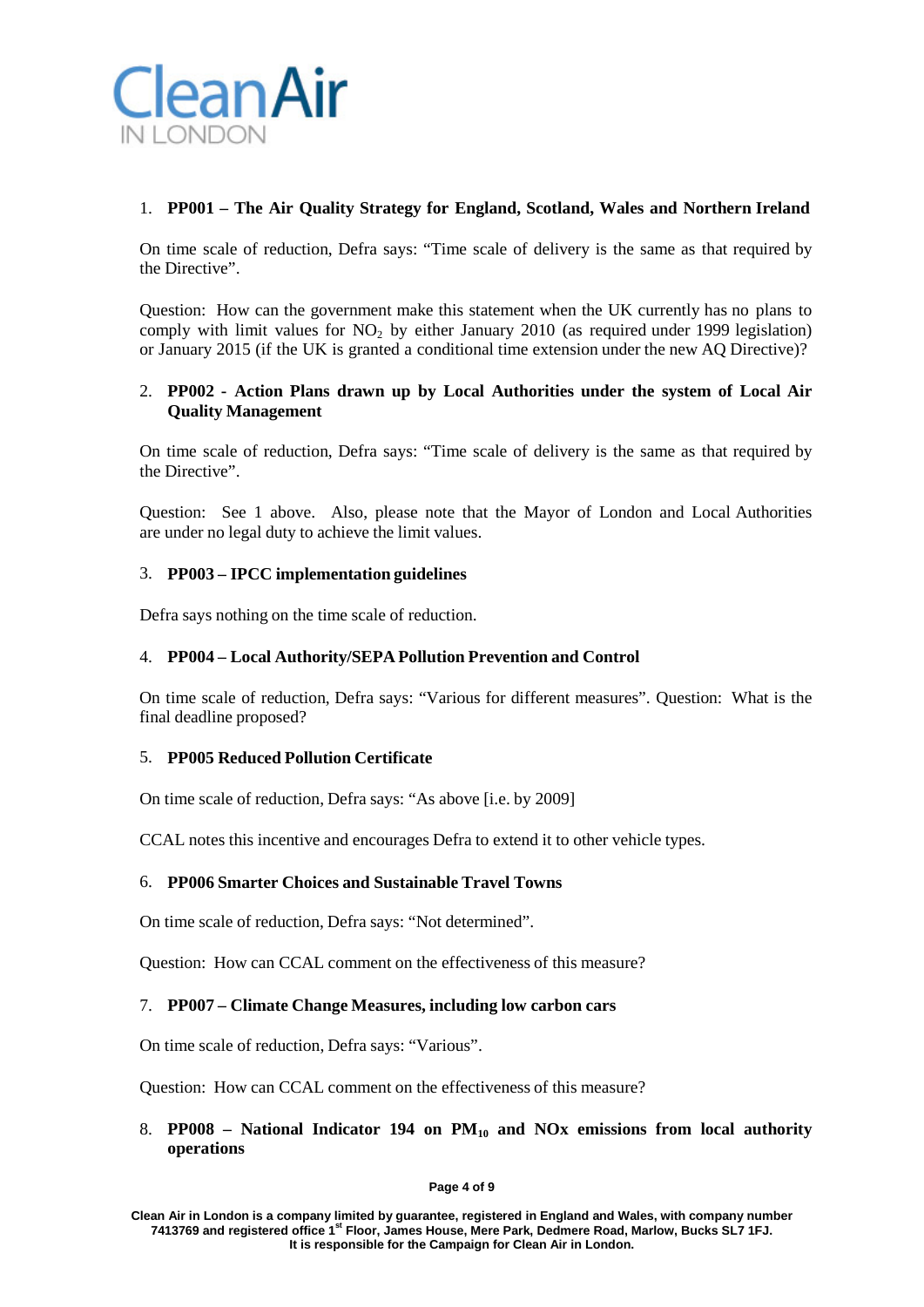

On time scale of reduction, Defra says: "Annual". Question: What sort of deadline is this?

# 9. **PP009 London Congestion Charge**

On timescale of reduction, Defra says: "Ongoing". Question: What sort of deadline is this?

## 10. **PP010 – London bus and taxi emission standards**

On time scale of reduction, Defra says: "Various."

Question: Please note that London has no Taxi Emissions Strategy to replace or overlap with that which expired on 30 June 2008.

## 11. **PP011 – Best practice guidance on dust and emissions from construction and demolition**

On time scale for reduction, Defra says: "Ongoing." Question: What sort of deadline is this?

### 12. **PP012 London Low Emission Zone**

On time scale of reduction, Defra says: "Ongoing".

Question: What sort of deadline is this? Please highlight the fact that the London Low Emission Zone requires only that vehicles meet the Euro emission standards of 3/III and 4/IV for particulate matter (not NOx) i.e. they will have a very small positive impact on  $NO<sub>2</sub>$  (or NOx). For this reason, CCAL considers the current reference to be quite misleading.

### 13. **PP013 Greater Manchester Congestion Charge**

On time scale of reduction, Defra says: "By 2013".

CCAL notes that this date is way after the January 2010 deadline required to be met under this consultation. Furthermore, CCAL considers that this reference is misleading because it does not state that the measure is contingent on further approvals.

### 14. **PP014 Incentivising early uptake of Euro-standards**

Defra says nothing on the time scale of reduction. Question: How can we comment on this?

### 15. **PP015 – Increased uptake of low emission vehicles**

Defra says nothing on the time scale of reduction. Question: How can we comment on this?

### 16. **PP016 – Reducing emissions of NOx and SO2 from shipping**

Defra says nothing on the time scale of reduction. Question: How can we comment on this?

**Page 5 of 9**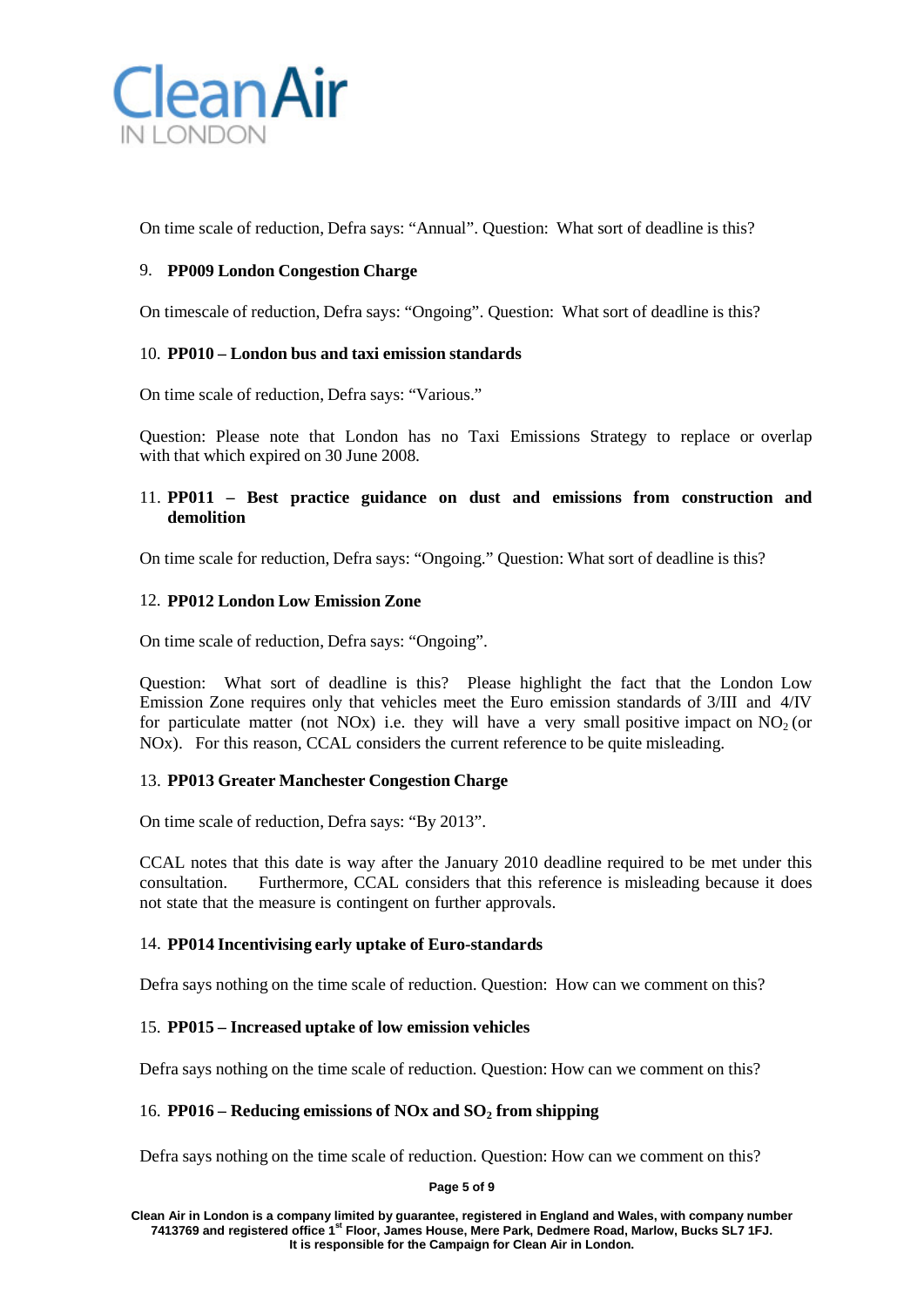

## **Defra's report does not meet the requirements of Annex IV of Directive 1996/62/EC**

Annex IV of the Air Quality Framework Directive (1996/62/EC) (AQ FWD) identifies information to be included in the local, regional or national programmes for improvement of ambient air quality. This must include details of those measures or projects adopted with a view to reducing pollution:

- listing and description of all the measures set out in the project
- timetable for implementation
- estimate of the improvement of air quality planned and of the **expected time required to attain these objectives**

The subsequent 2004/224/EC Commission Decision made clear that where limit values and/or limit values plus the margin of tolerance are exceeded that the plans and programmes must include at least the information listed in Annex IV to Directive 1996/62/EC.

The information in the draft report on plans and programmes does not include, for example, an "Estimate of the improvement of air quality planned and of the expected time required to attain these objectives" and so does not comply with these legal obligations.

None of the responses proposed by Defra (or DfT) for  $NO<sub>2</sub>$  breaches of limit values plus a margin of tolerance ("Time scale of delivery is the same as that required by the Directive"; "Various"; "Annual"; or "Not determined") meet the spirit or strict requirement of the above legal obligations. Please ensure that the report so submitted does comply in full with Annex IV and send us a final version of it.

### **Other**

CCAL has the following further points on the consultation:

- First, as highlighted earlier, Defra is undertaking and reporting upon too little monitoring. Why are so few sites included e.g. only one for the  $NO<sub>2</sub>$  hourly mean? Furthermore, the extensive reliance on modelling has an inevitable weakness in that it will tend to smooth out the peaks that occur in real life and have a serious health impact on citizens.
- Second, it has been difficult to comment on parts of the draft report such as the 'Description of the exceedances of the limit value' since it includes gaps e.g. estimates of the total population exposed to a level above the LV in the reference year.
- Third, there is no indication of the budget and/or detailed implementation plans being committed to put substance behind the 16 listed plans and programmes. Are the latter therefore included simply included for 'show'?
- Fourth, why is the "plans and programmes" section, in the annex of the draft report, full of circular references that mean nothing e.g. "Time scale is that required by the Directive" (when Defra knows that the deadline specified in the Directive is January 2010)?
- Fifth, what is the basis for Defra stating on page 4 that "In a small number of cases, zones and agglomerations [where] exceedances of the limit value, or limit value plus margin of tolerance do not coincide with local authority AQMAs. In these cases, it is anticipated that limit values will be met by a combination of other national and European measures"? What due diligence has Defra undertaken to substantiate this assertion?

#### **Page 6 of 9**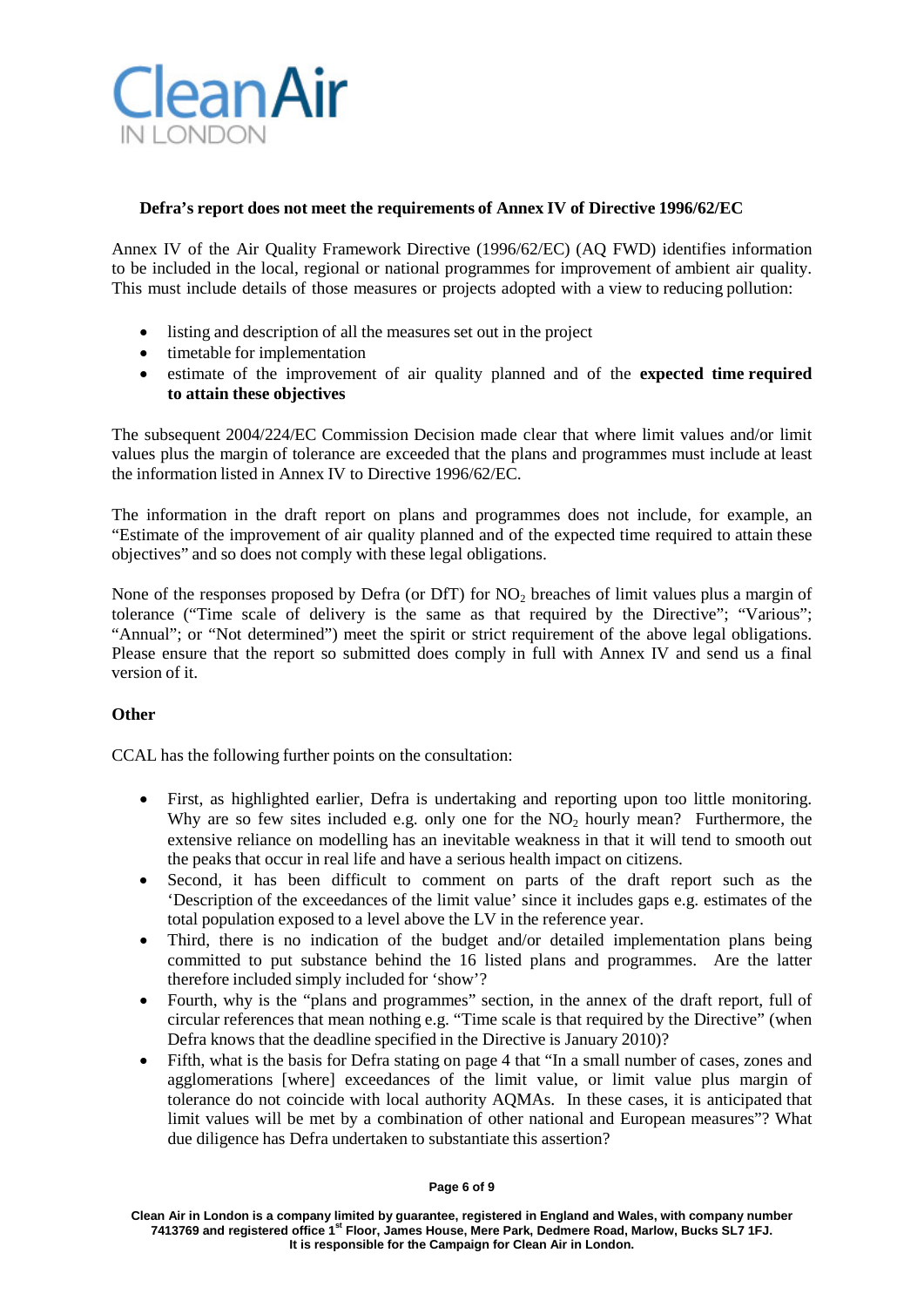

• Last but not least, sixth, CCAL agrees with Defra (Form 5 page 30) that "more needs to be done to meet objectives for nitrogen dioxide" but is not satisfied when Defra goes on to say "we continue our efforts at both national and local levels to ensure that limit values are met in all areas as soon as possible". CCAL urges the government to comply with legally binding deadlines to reduce air pollution, with no excuses. Otherwise, the government's bold statements on climate change targets are no more than hollow words.

For the record, CCAL has not seen any evidence yet that the Government has produced a package of plans and/or programmes which, when taken together, will meet EU legal limits for  $NO<sub>2</sub>$ throughout London. Indeed, CCAL considers that the government has not yet made reasonable efforts to address this often repeated concern. For this reason, inter alia, CCAL continues to urge Commissioner Dimas to take tough enforcement action against the UK as a Member State in respect of all its breaches of EU air quality legal obligations.

## **Conclusion**

CCAL considers, in answer to Defra's only question (so called Question 1) on page 8 of the consultation report, "Does the report on plans and programmes to the European Commission accurately reflect the position in the UK", that the report does not accurately reflect the position in the UK e.g. Brompton Road. It reflects accurately the position in the UK only to the extent that it shows that the UK Government does not have the political will necessary to meet its obligations under the EU Air Quality Directives to protect the health of its citizens.

The question Defra should have asked for example was "Does the report etc show how the UK will meet EU air quality limit values for  $NO<sub>2</sub>$  by January 2010?" The answer to that more proper question would clearly be "No, it does not".

CCAL records formally in this letter that it would be unacceptable for the government to submit a report to the Commission that does not meet the minimum requirements of Annex IV of the Air Quality Framework Directive (1996/62/EC) (AQ FWD) which include an "estimate of the improvement of air quality planned and of the expected time required to attain these objectives"? CCAL urges the Commission to take infringement action against the UK if it fails to meet fully these clear legal requirements.

With air quality recognised by the European Environment Agency as the biggest environmental health risk, with the Royal Commission on Environmental Pollution estimating in March 2007 that it caused some 24,000 people premature deaths in the UK in 1995/96 compared to some 617 nationally only for passive workplace related smoking and 3,172 deaths per annum nationally from road traffic accidents (2006 data), it is wholly unacceptable that the Government should continue to lack the political will necessary to meet legally binding commitments made nearly 10 years ago.

Finally, thank you for taking seriously our concerns about air pollution in London and giving the issues we raise your particular attention. We recognise that you and others are already taking many steps that will improve air quality across Europe.

With best wishes.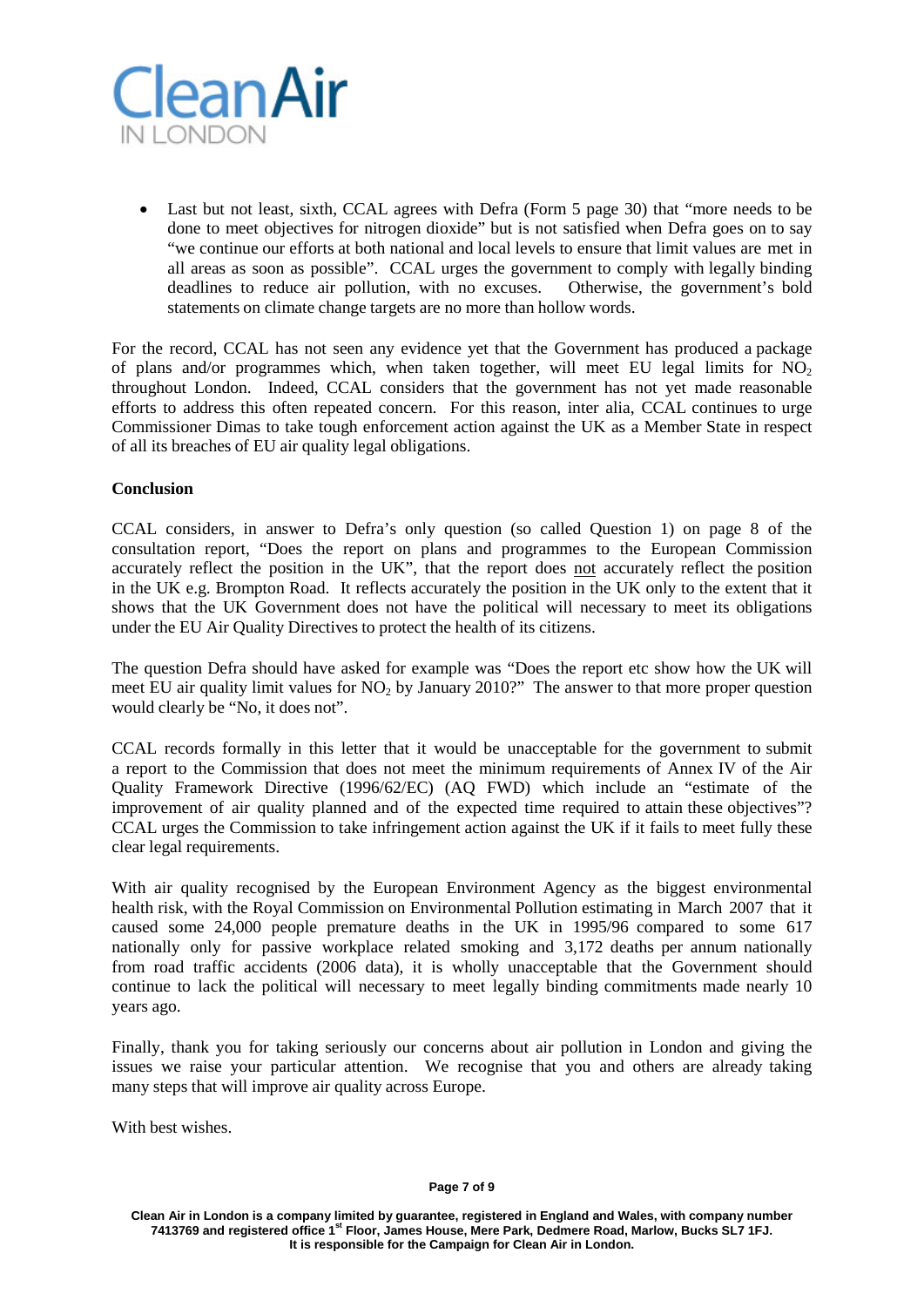

Yours sincerely

Simon Birkett Principal Contact Campaign for Clean Air in London

By hand: Winston Fletcher, Chair, The Knightsbridge Association Carol Seymour-Newton, Honorary Secretary, The Knightsbridge Association

Cc:

The Rt. Hon. Gordon Brown MP, The Prime Minister Commissioner Dimas The Rt. Hon. the Lord Hunt of Kings Heath, Minister of Air Quality, Defra Mayor Johnson Sir Simon Milton, Deputy Mayor for Policy and Planning Ken Livingstone, Candidate for Mayor of London in 2012 **ORGANISATIONS** Amenity Societies Helen Ainsworth, EU and International Air Quality, Defra Jenny Bates, London Regional Campaigns Co-ordinator, Friends of the Earth James Bidwell, Chief Executive, Visit London John Brewster OBE, Chairman, Port Health and Environmental Services Committee, Corporation of London Patricia Brown, Chief Executive, Central London Partnership Robert Buxton, Deputy Chairman, West London Residents Association Nick Fairholm, Transport for London David Higgins, Chief Executive, Olympic Delivery Authority Tim Hockney, Executive Director, London First Professor Frank Kelly, Kings College London Dr Michal Krzyzanowksi, Regional Adviser, Air Quality and Health, WHO Sarah Legge, GLA Principal Policy Adviser – Air Quality Blake Ludwig, Campaign Director, Alliance Against Urban 4x4s Professor Bob Maynard, Health Protection Agency Paul McLoughlin, UK General Manager, Zipcar Philip Mulligan, Chief Executive, Environment Protection UK Derek Picot, Chairman, The Knightsbridge Business Group Dragomira Raeva, Air Policy Officer, European Environmental Bureau Dr Gordon Taylor, Chairman, West London Residents Association Robert Vaughan, NO2 Plans and Programmes, Defra Dr Martin Williams, Head of Air Quality and Industrial Pollution Programme, Defra **LEADING POLITICIANS** Peter Ainsworth MP, Shadow Secretary of State, Defra, Conservative Tim Farron MP, Shadow Secretary of State for EFRA, Liberal Democrat Mark Field MP, Conservative The Rt. Hon. Michael Jack MP, Chairman of the Environment and Rural Affairs Select **Committee** Susan Kramer MP, Shadow Secretary of State for Transport, Liberal Democrat The Rt. Hon. Sir Malcolm Rifkind QC MP, Conservative

**Page 8 of 9**